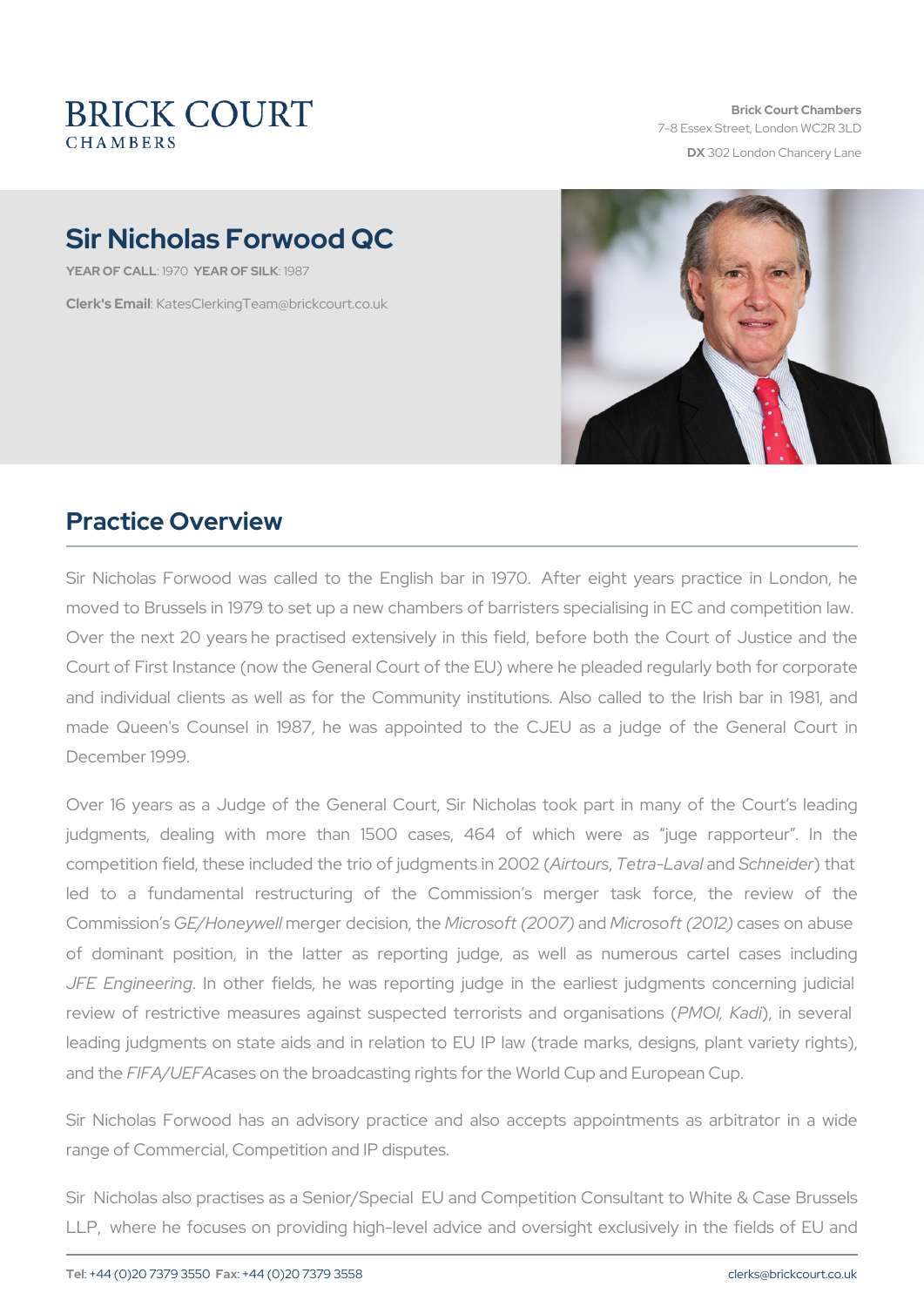Competition law, for specific clients of the firm and on specific matter

#### Competition

The cases he has pleaded as counsel before the European Courts of competition, they included cartels, particularly thosodputtlp, eRMG; teSno Ash, CementandJohn Deerabuses of dominant position, in partic intellectual and industrial property an $\log M$ , dRanceae AD etaencehT, rebelinidatop, yak ( resale price mainPubliance is ( Association ), ("Net Bootakish") e transport an conferen  $Bess$ I/Sealink, Compagnie Generale Maritime ("FEFC"), ant danti Compagnia di Navigazione Ma)r, ittams aw (el SUANS AnG e) gers and Zucnoins cel not di chiop Pynnön), encoal and steel unholopinkianksing (NSA 1400 state A sasid sances du Credit, Cement Assn

Other areas of experience included anti-dumping and other tra agricultural policy and environmental cases. He also acted as counse the Community institutions, and for Community servants.

He was also involved in leading cases in the national and European c EU la Fiva of tortamend on the EU rules on judgments and ajrust production Continent Lines (HL); Von Horn v. CinhamBefiod retHbecbooling a judge, he also sat cases involving EU law, and has acted as an expert witness on particularly in non-European jurisdictions (Hong Kong and USA).

As a member, then Chairman of the CCBE's Permanent Delegation to was actively involved in consultations between the European Luxembourg on issues relating to the Courts Statutes and Rules of Pr

Reported Cases

ECJ

Case 60/BBMI v. Commission

EC Competition % Article 86 % abuse of dominant position % mark information % bundling % right to challenge procedural acts

Case 89A&h5strom & Ors v. Commission

EC Competition % cartel % "woodpulp" % extraterritorial jurisdiction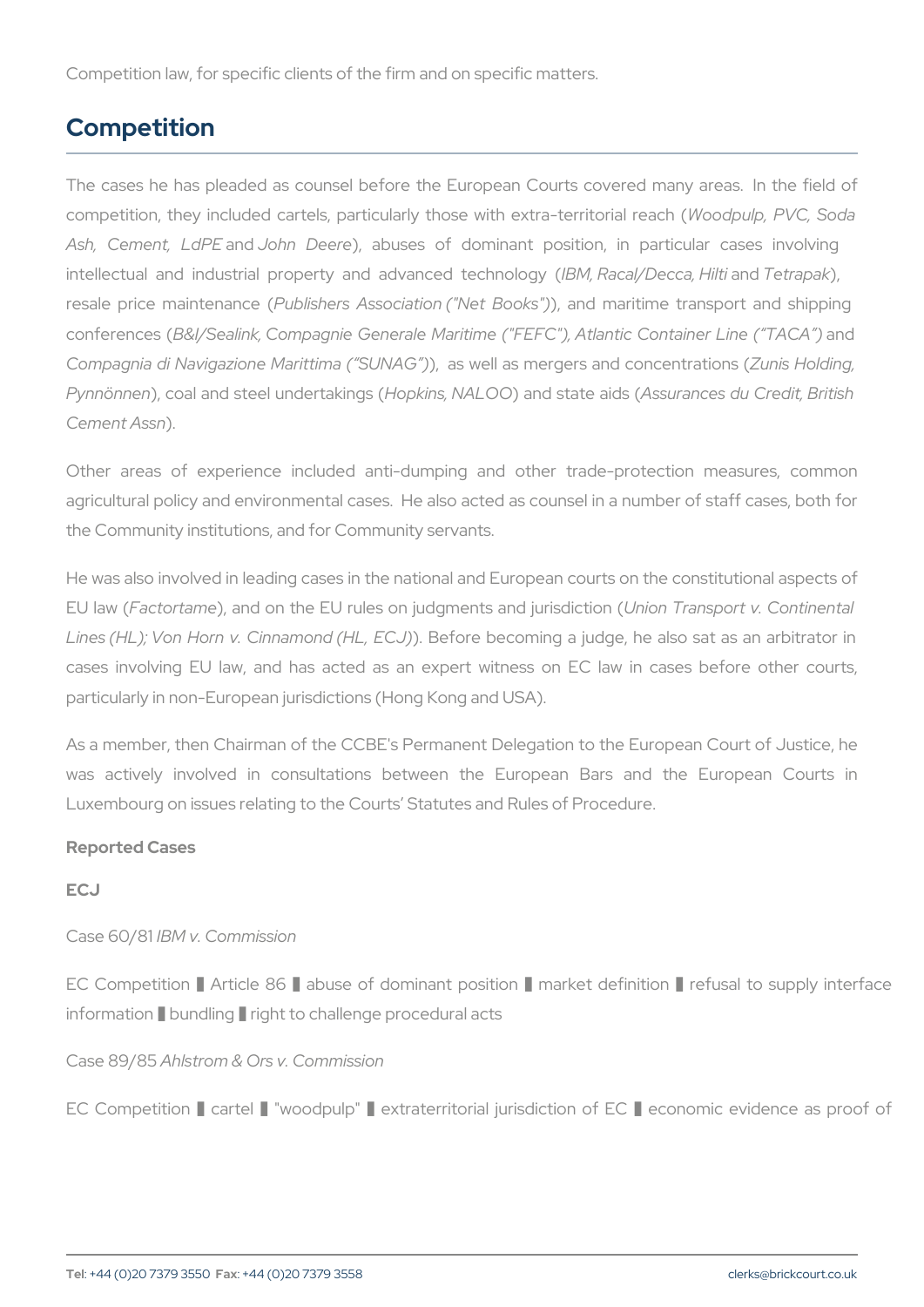cartel

Case C-53/H9i2 Pi v. Commission

EC Competition % Article 86 % definition of relevant market % and evidence % market survey evidence % abuse of dominant position % fi

Case C-360P9u2b Pishers Association (and im mussion

EC Competition % Article 85 % resale price fixing for books % "Net relevance of national court judgment % lack of reasoning by EC Comm

Case C-480Z9u3nPs Holding v. Commission

EC Competition % merger % rights of shareholders as complainants power of EC Commission to reopen % admissibility

Case  $C-333T@4Papak v. Commin'sion CFI as Case T-83/91)$ 

EC Competition % Article 86 % definition of relevant product an economic power % abuse of dominant position % predatory pricing % markets to that dominated

Case C-18/69p4 kins v. National Power & Ors

ECSC competition % Article 63 % discriminatory purchasing % rights of

Case C-330/09n5 pagnia Naviera v. Compagnie Maritime Belge & Ors

EC Competition % maritime transport % shipping conferences % applic

Case C-7/965Ph Deere v. Commission

EC Competition % agricultural tractors % information exchange

Case C-428D Deal Psche Post v. Commission

EC Competition % postal services % remail % complaints % Articl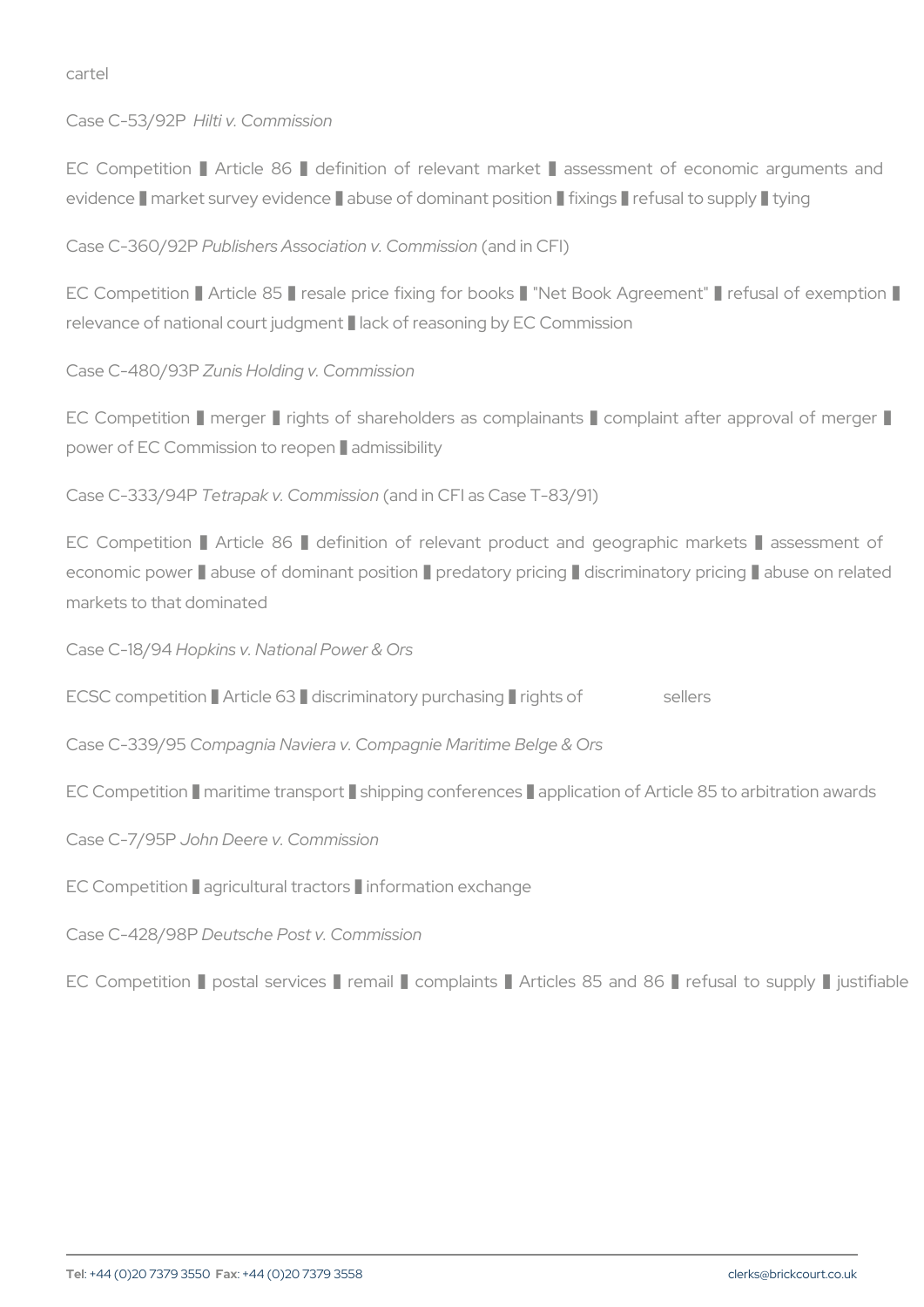reasons for refusal % relevance of national postal monopoly Cases C-449&45EGGBP. Commission

EC Competition courier services appeal from judgment of CFI CFI

Case T-30 H& Biv. Commission

EC Competition % Article 86 % definition of relevant market % evidence % relevance of market surveys % abuse of dominant position

Case T-79  $C39$ and Shell v. Commission

EC Competition % Article 85 % PVC cartel % concept of concert formalities of decision

 $Case T-36/91$  and  $8/37/901$  om mission

EC Competition % Article 85 % soda ash % cartel % mutual withdrawal from markets with irregular authentication % Article 86 - abuse -rebates and discounts %

Case T-44 B/r9 Bish Cement Assn, Blue Circle & Ors v. Commission

EC Competition % state aids % Greek export subsidies % operating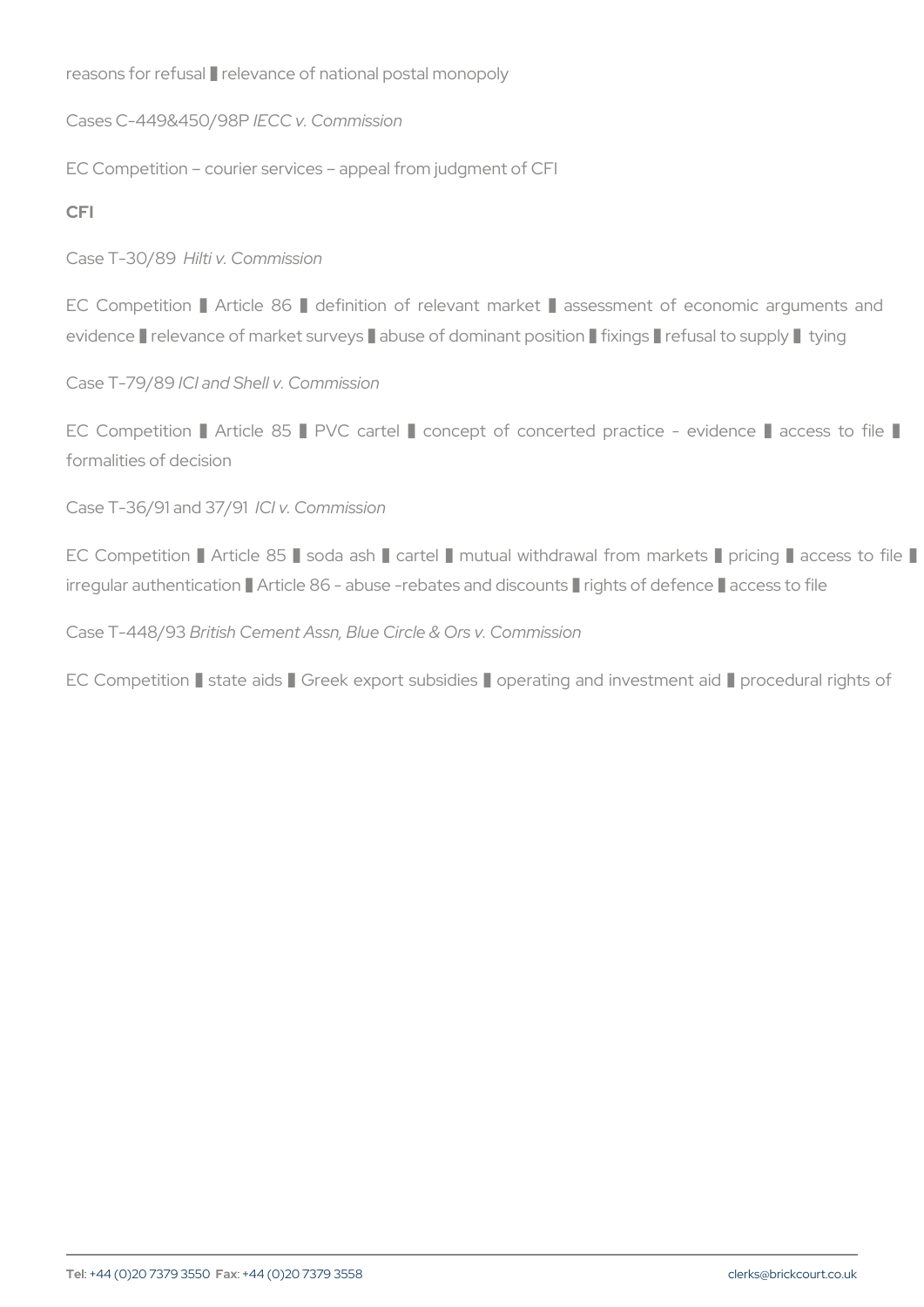complainants % access to file

Case T-328C94v. Commissson

EC Competition % plastics (PVC) % cartel % rights of defence

 $Case T-28, 110, 133$  EaChd  $204$ / $9$ 15 missison

EC Competition % postal services % remail % complaints % Articles 85 Case T-56C/&stle Cement v. Commission

EC competition % cement % cartel % rights of defence % liability of su Cases T-70&AHeg5and Euroc v. Commission

EC competition % cement % cartel % extraterritorial effect of EU competition law

Case T-39 At Paintic Container v. (Cappramesse ich Shipowners Assn intervening

EC competition % maritime transport % shipping conferences

Case T-86/95 Compagnie Generale Maritime v. Commission

EC competition % maritime transport % conferences % through intermo

Case C-330/0905 pagnia di navigazione marittima

EC competition % maritime transport % conferences % through interm enforceability if incompatible with EU competition law

Case T - 285/h9ö7nnen v Commission

EC competition % mergers % banking % rights of complainant

Case T-89VABOO v. Comminstion al Power intervening)

ECSC competition % discriminatory pricing of coal purchases % complaint - damages for infrint - damages for infringements with  $C$